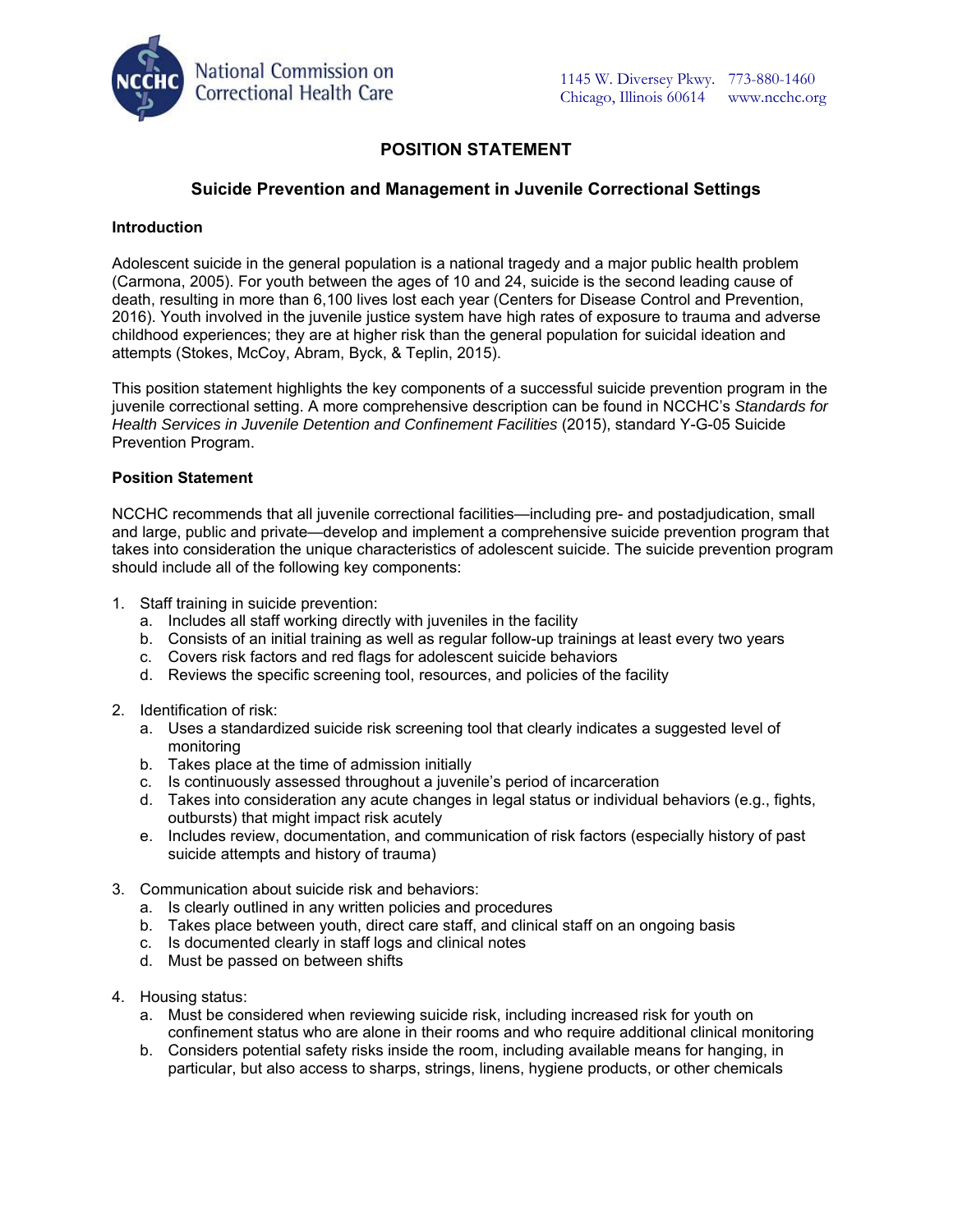- 5. Monitoring level system:
	- a. Consists of at least three levels based on suicide risk:
		- i. Constant observation with 1:1 staff supervision associated with highest risk
		- ii. Close observation with frequent checks by staff at 5- to 10-minute intervals associated with moderate risk
		- iii. Routine observation with checks by staff at 15- to 20-minute intervals associated with low risk
	- b. May include supplemental monitoring through video cameras, which must not replace the above in-person checks by staff
	- c. Includes a process for monitoring with an open door for patients at the highest risk
	- d. Is determined and reevaluated by clinical staff at least daily, including review by a psychiatrist when appropriate to consider inpatient psychiatric hospitalization or medication trials
	- e. Is clearly communicated to staff in terms of both individual status and facility protocols
	- f. May never be used as punishment or retaliation, nor include unnecessary isolation or removal of comfort measures unless determined necessary for safety reasons by clinical staff
- 6. Intervention strategies:
	- a. Make tools, such as cutting tools, immediately available to staff for use if they find a youth engaging in hanging behavior
	- b. Train clinical staff in evidence-based treatment approaches for working with suicidal and selfinjurious adolescents
	- c. Incorporate short-term and long-term treatment planning, in the form of a multidisciplinary treatment plan, by clinical staff
	- d. Require clinical evaluation and recommendations prior to the removal of any standard privileges (e.g., clothing, hygiene, school or recreational activities)
	- e. Document roles and strategies for multidisciplinary team members, including direct line staff, in addressing the suicidal or self-injurious thoughts and behaviors while the patient is being stabilized
- 7. Postincident review process:
	- a. Takes place as soon as possible after any suicide or near-miss event
	- b. Includes a formal, multidisciplinary sentinel event review that takes a root-cause analysis approach to understanding the factors that contributed to the event and identifying potential systemwide improvements that might prevent future events
	- c. Incorporates appropriate debriefing for all staff involved in the incident
	- d. Considers any potential impact of the incident on other youth in the facility

#### *Adopted by the National Commission on Correctional Health Care Board of Directors October 14, 2007 October 2012 — reaffirmed with revision*

*October 2019 — reaffirmed with revision* 

Note: Earlier versions of this statement were titled Prevention of Juvenile Suicide in Correctional Settings.

## **References and Resources**

Carmona, R. H. (2005, June 15). *Suicide prevention among Native American youth*. Statement of Richard H. Carmona, MD, MPH, FACS, Surgeon General, U.S. Public Health Service, U.S. Department of Health and Human Services. Testimony before the Indian Affairs Committee, U.S. Senate.

Centers for Disease Control and Prevention, National Center for Injury Prevention and Control. Webbased Injury Statistics Query and Reporting System (WISQARS), fatal injury reports, 2016, for national, regional, and state (restricted). Retrieved from https://webappa.cdc.gov/sasweb/ncipc/mortrate.html